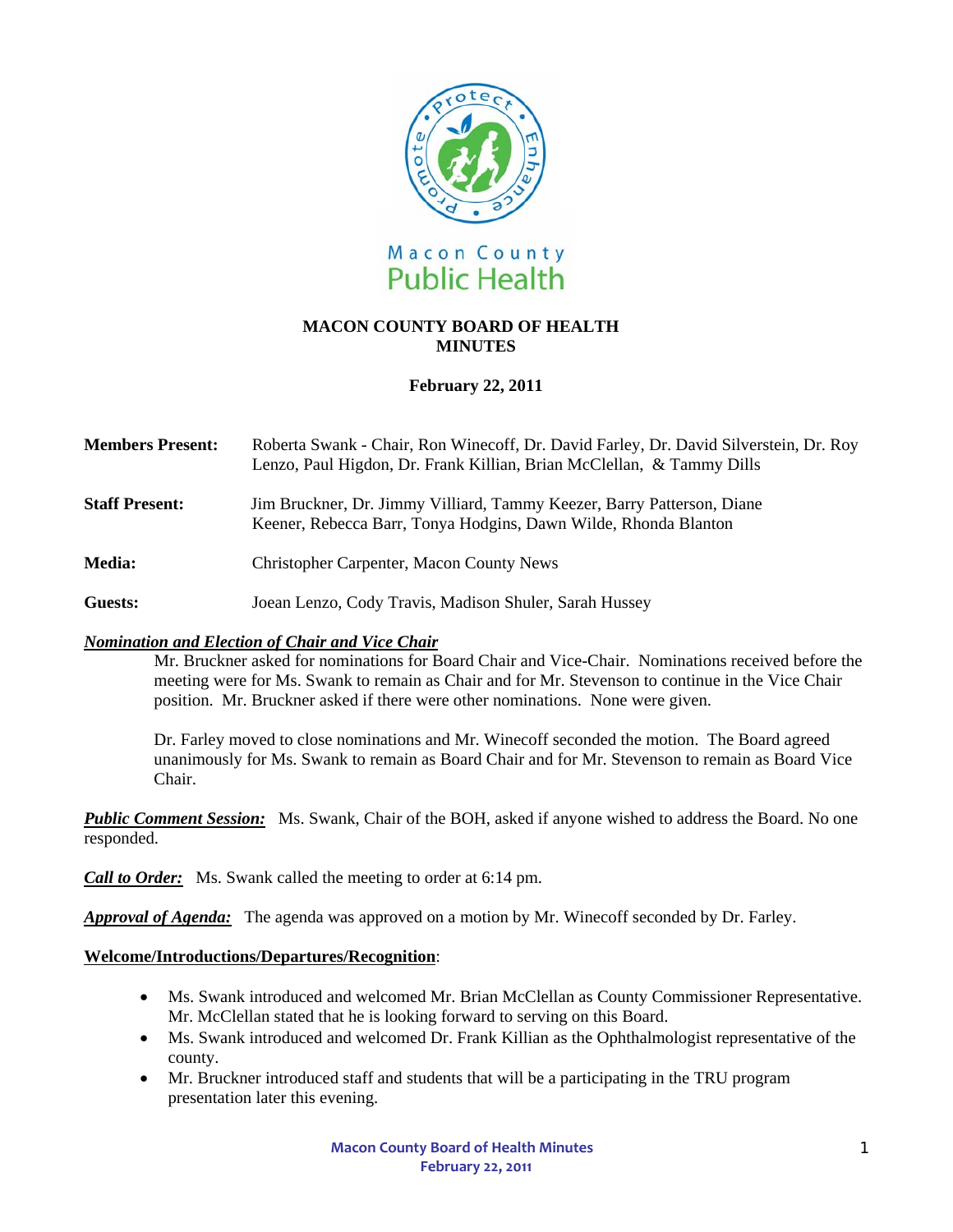• Mr. Bruckner introduced Ms. Rhonda Blanton as a staff member and recognized her recent accomplishment of being named Citizen of the Year for Macon County.

### *Presentations:*

## **TRU (Tobacco. Reality. Unfiltered)**

Ms. Dawn Wilde, Health Educator at Macon County Public Health and TRU Coordinator for Macon County introduced the program. TRU is the North Carolina Health and Wellness Trust Fund's initiative that includes youth and media to deter youth from using tobacco. The TRU program has programs in all 100 counties of North Carolina. Ms. Wilde then introduced three local students who are participating in the TRU program.

Cody, a student at Franklin High School, stated he joined TRU so he could learn how to help people that he knows to quit using tobacco and to be an example to family and friends. Madison, a student at Macon Middle School, joined TRU because she had been impacted by tobacco related deaths within her family and has family members who are current tobacco users. Sarah, a student at Mountain View Intermediate, joined to set an example. Sarah also stated that she was amazed that one day the TRU group picked up tobacco butts in the parking lot of Mountain View Intermediate School and within 20 minutes they had collected 144 cigarette butts on a "tobacco free campus".

Ms. Wilde went on to share some statistics with the Board. Some of the statistics that she presented were results of the current Macon County Youth Risk Behavior Survey. In Middle School 12.6 percent of the children said they had smoked before age 11 and 9.4 percent said they had smoked within the past 30 days. High School results show that 27.5 percent had used cigarettes within the past 30 days and 17.6 percent have used smokeless tobacco within the past 30 days. One astounding survey result was that the average household tobacco purchases exceeded \$572 annually.

Ms. Wilde gave a list of resources available for education as well as where to access the entire Youth Risk Behavior Survey results [\(http://www.maconnc.org/healthy-carolinians.html](http://www.maconnc.org/healthy-carolinians.html)).

#### **WNC Partnership for Public Health** –

Mr. Buckner presented information about the Western North Carolina Partnership for Public Health. He stated that it is a 17 WNC County partnership made up of local public health departments. The partnership was created several years ago to facilitate regional public health collaboration. The group met in January with the WNC legislative delegation to discuss the future of public health in NC and ways our local legislators could support local public health efforts. Items discussed were continued unfunded mandates and their impact on local county government, the impact of proposed legislation on the reorganization of local public health, and potential impact of health care reform and federal public health funding for preventive health services.

Approve Minutes of Previous Meeting of November 9, 2010: Were approved with a motion by Mr. Winecoff and seconded by Dr. Farley.

*Old Business:* 

**None**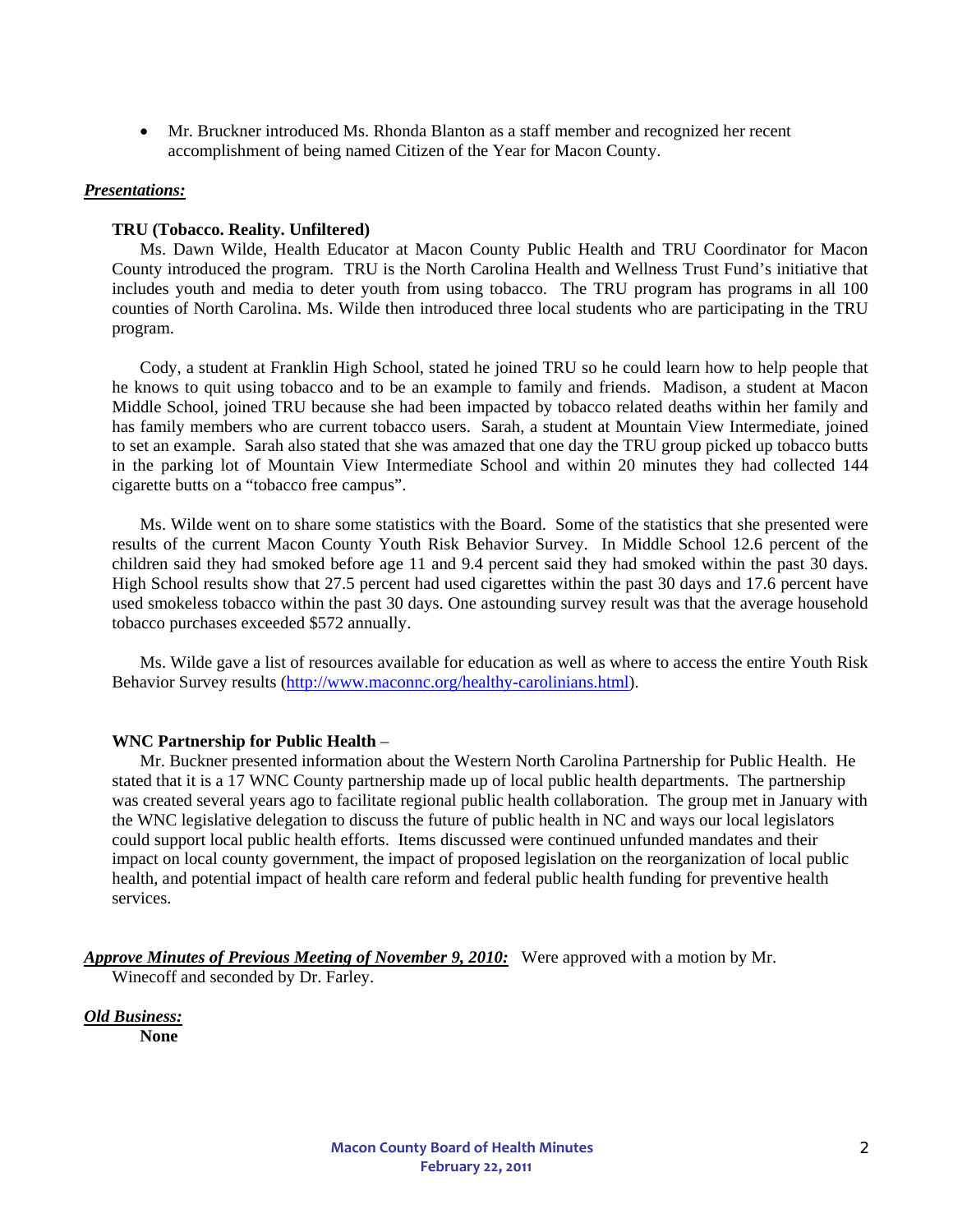### *New Business:*

### **Resolution to Support \$1 Increase in Tobacco Tax**

NC Alliance of Health is seeking local support of the proposed \$1 increase in cigarette tax that would increase the tax by 4%. Each Board member was presented with a copy of the proposed resolution and read by Mr. Bruckner. Motion to support the resolution made by Dr. Lenzo and seconded by Ms. Dills. Discussion followed, motion to support the resolution passed by a vote of six in favor, two opposed.

### **April Public Health Month (**Community Appreciation Event/Public Health Hero)

Ms. Barr shared information about the plans for the upcoming Community Appreciation Event on Tuesday, April 26, 2011. In addition she provided the Board with information on the second annual Public Health Hero Award to recognize an individual within the community that has made a difference in the public's health. Ms. Barr suggested that the award presentation be a part of the April Board of Health meeting. Macon County Public Health will also host an Open House/ Community Appreciation Event on that day. There are several activities being planned including educational and interactive booths and walk through tours of the Health Department. Finally, types of advertisement for Public Health Month were presented e.g. movie slides, broadcast, news paper, and several other forms of advertisements which will be used to get pertinent information out during the month of April.

 Ms. Swank asked the Board if it would be okay to take time at the April meeting to present the Public Health Hero Award. There was unanimous approval for this event to be a part of the April meeting.

**2011 Meeting Dates for BOH -** Ms. Swank proposed that the Board meet on a monthly basis. It was agreed that the fourth Tuesday each month will be the meeting time. A motion was made by Mr. Winecoff and the motion passed unanimously after a second by Dr. Killian.

# **Changes in Medicaid Programs – Prenatal Clinic and the Maternal Care Coordination (MCC) and Child Health (CSC) Programs - New programs will be titled - Pregnancy Medical Home (PMH), Pregnancy Care Management (PCM) and Care Coordination for Children (CC4C)**

Dr. Villiard presented changes to the Maternal Care Coordination Program and the Child Services Coordination program. Community Care of NC (CCNC) will administer these programs and will work with local Health Departments to provide extensive case management for eligible women and children.

A Pregnancy Medical Home (PMH) is an obstetrical provider who seeks to improve birth outcomes and quality of maternity care in partnership with their local public health centers. A PMH practice is expected to meet specific clinical performance standards which include: eliminating elective deliveries before 39 weeks gestation; offering and providing 17P injections to manage premature labor; reducing the primary cesarean section rate; and screening all new obstetrical Medicaid patients for pregnancy risk factors. High risk patients will be the primary focus of the program along with reducing C-section rates. The goal of the PMH model is to reduce cost and focus on high risk pregnancies. There is a possibility with this new program that our number of pregnancy contacts could increase.

 Dr. Farley asked what would be the relationship between MCPH and CCNC. Mr. Bruckner stated that CCNC will oversee the quality assurance components; they will assist in the coordination of care, offer resources and provide access to the CCNC network database which will provide reports and other necessary data to improve the level of care provided to our patients. The primary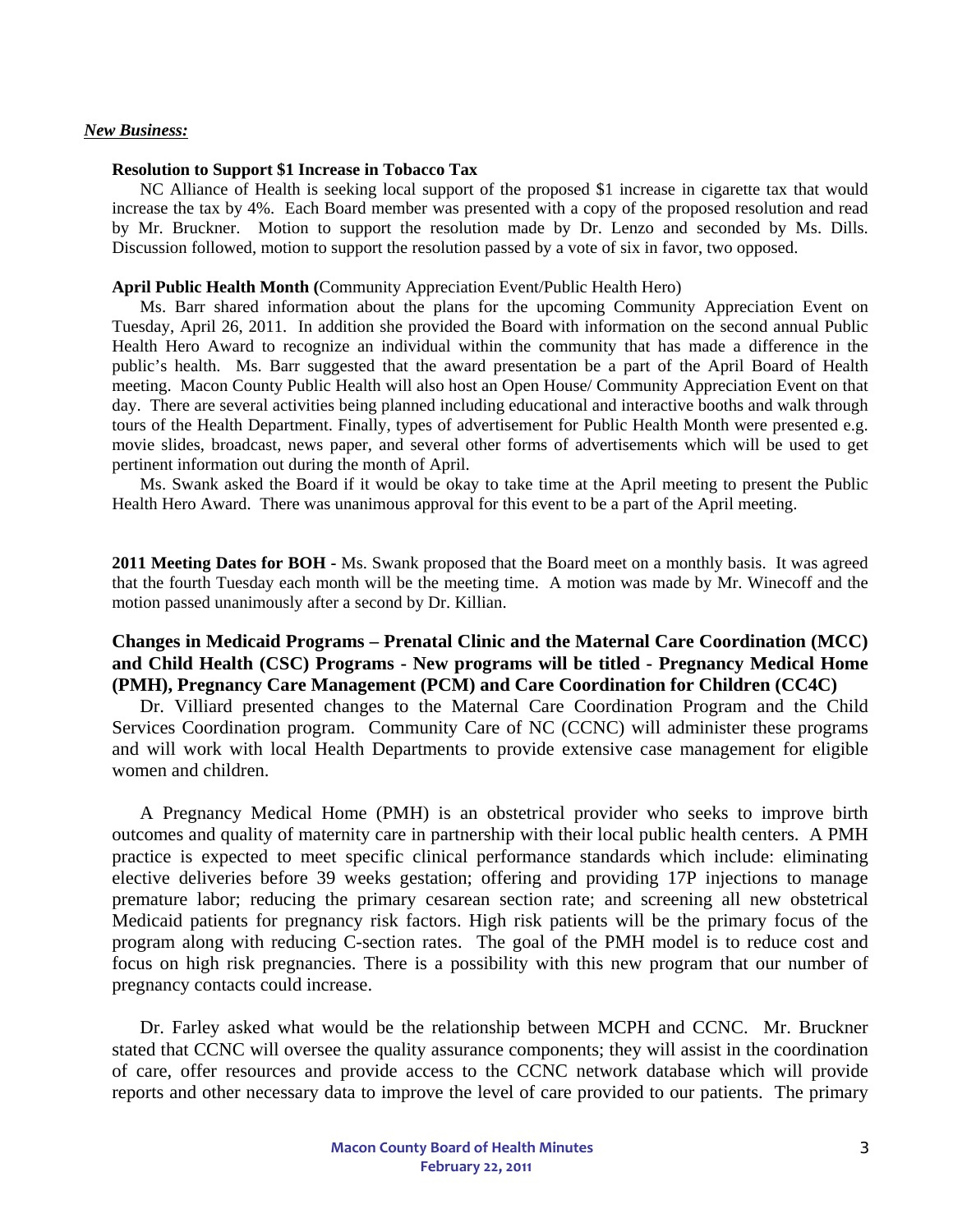goal is to increase low birth rates, reduce costs and improve the care that pregnant women receive. The CCNC network will also be able to track the medical services that the patient receives including ER visits, what medication the patient is receiving and other data.

Dr. Villiard went on to explain the Pregnancy Care Management (PCM) and Care Coordination for Children (CC4C) programs. He told the Board that there would be a Per Member per Month (PMPM) rate established for which health departments will be reimbursed for these services. The PMPM rate for the PCM will be based on the number of women of child bearing age within the county and for CC4C the rate will be based on the number of Medicaid children ages  $0 - 5$  in the county. This project should increase the funding to MCPH, but it is hard to say by how much at this time. Dr. Villiard went on to say that these programs are new and at this time, we do not have all of the information necessary to implement them.

### **Reorganization of Healthy Carolinians/Health Education Programs at the State Level-**

Mr. Bruckner informed the Board that the office of Healthy Carolinians/Health Education at the state had been eliminated as part of the budget cuts at the state level. The functions of Community Health Assessment and Health Promotion were now under the Chronic Disease/Injury Prevention Branch within the Division of Public Health. The DPH is encouraging local public health to continue community collaboration efforts currently coordinated through Healthy Carolinians if they can. Mr. Bruckner agrees that Healthy Carolinians plays an important role in this community and that the functions Healthy Carolinians perform need to be continued and fully supported by this agency. He however went on to say that as part of trying to meet the budget challenges facing his department for FY 12, and prior to this announcement by the state, he had already been planning as part of the budget process to request Board support for merging the Healthy Carolinians functions with Health Education/Promotion at the local level. With the changes at the state he informed the Board that he has already begun discussions with the Healthy Carolinians Board of Directors and Steering Committee. Based on the input he received from those two groups he is suggesting that once merged with Health Education the Department keep the collaboration and communication components of Health Carolinians along with a small portion of the facilitation component intact.

 In response to the suggested changes, Mr. McClellan asked if it would it be beneficial for the Board to appoint future Healthy Carolinians Board members? Ms Swank said that she would prefer not to see the Health Board move in that direction without further exploration/information on/into the matter. Mr. Bruckner stated that the Healthy Carolinians Board of Directors exists solely to keep the organizations 501C3 designation and that the 501C3 has never reached or achieved its originally intended objective which was to be a self-sustaining/self-sufficient organization. He went on to say that if the 501C3 was to be dissolved the Board would most likely only appoint members of the Steering Committee. Board of Health appointment of the Steering Committee members would be more in keeping with how other boards are structured/perpetuated and would fit with what Mr. McClellan was suggesting.

#### **Mid-Year Budget Review & Draft FY 2011 Budget**

Ms. Keezer stated that the mid year budget review had to be turned in to the County on short notice of three weeks. An overview of the projected revenues/expenditures for FY 10/11 was provided for each of the Board Member's review. Ms. Keezer went over the documents highlighting the over/under of each line and any potential areas of concern. Highlighted were: A reduction in salary and benefits cost as a result of combining some part-time with full-time positions; a reduction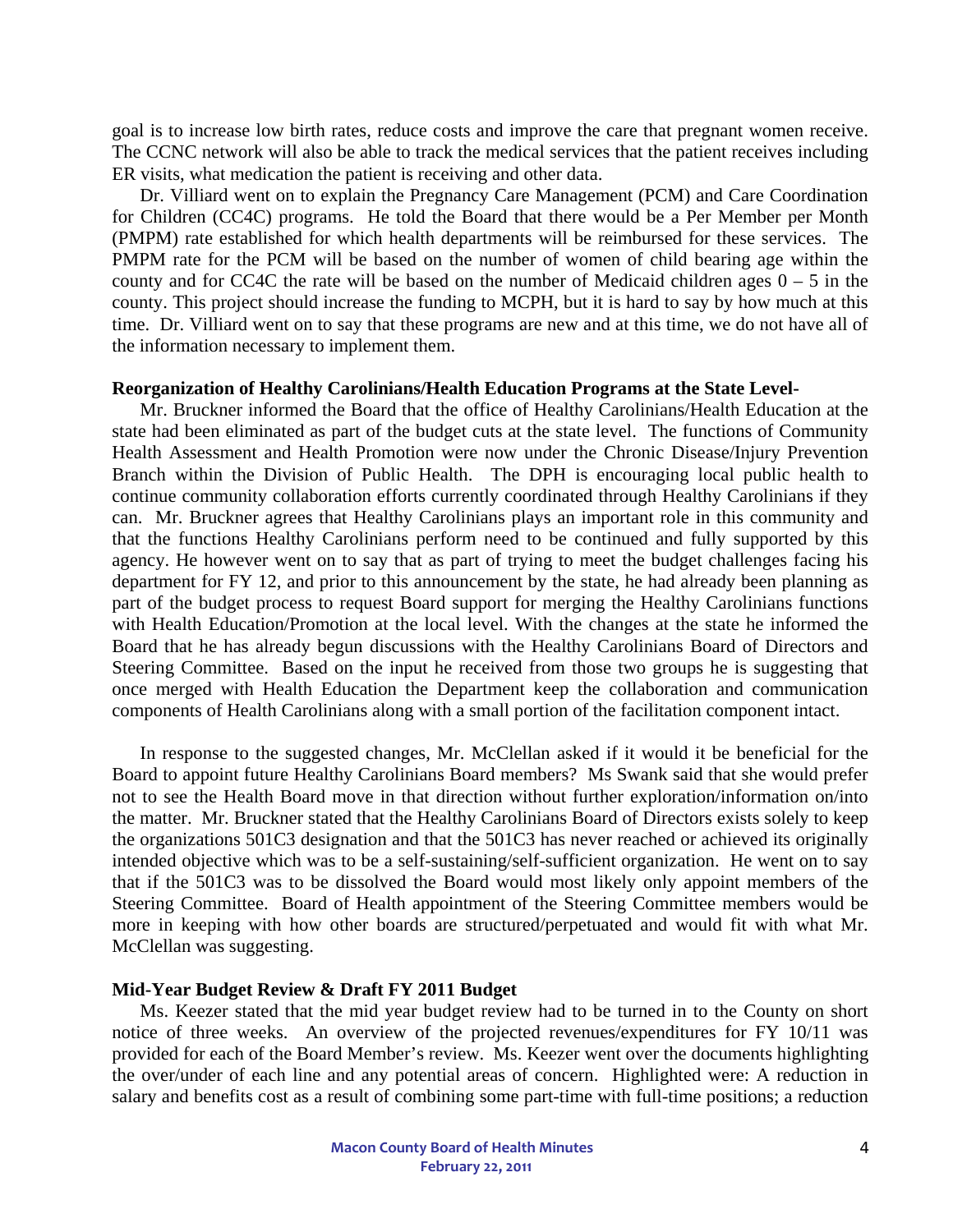in International Travel and flu vaccination expenditures because of a decrease in people requesting those services. She also covered how the projected decrease in expenditures correlates with a projected reduction in revenues. She told the Board that at this time if we continue on the track we are on we should finish the year within the adjusted budget targets for revenues and expenditures.

 Mr. Bruckner informed the Board that he and Ms. Keezer would be preparing a line by line presentation of the FY 12 budget for the March meeting. As part of that process they will be looking at potential cuts at the federal and state levels. These cuts as outlined in the President's federal budget and the Governor's state budgets which currently include: On the Federal level reductions in - WIC (\$758 million); Community Health Center funding; Child Health block grant funds; Family Planning block grant funds (\$327 million); Community block grant funds for health promotion (\$405 million); and a variety of other cuts totaling in the 100's of millions of dollars which will affect local public health services; and on the State level reductions in - school nurse funding; early interventions (CDSA) program funding; minority health program funding; ten positions in Healthy Carolinians/Health Education; Aid-to-County funding to the 2006/07 levels; and the elimination of the Accreditation Program. There is also a proposal to redirect Health and Wellness Trust Funds money to balance the budget.

Mr. Bruckner went on to say that cuts like these will shred a lot of the protections that we as citizens many times take for granted such as: Enforcement of rules requiring safe food in restaurants and schools; early identification of disease outbreaks; protection of water resources; and the expectation that Local Public Health will examine, discover, and take action when people's health is at stake.

 Ms. Swank asked Mr. McClellan if all county departments were looking ahead and finding money to cut within their budgets. Mr. McClellan stated that the county manager does not share budgets across agencies. In the past, each department had been asked to meet a goal and each department has done everything they can to work with the county in mind when they look at their individual budget.

*Closed Session – Personnel Matter* - A motion was made by Mr. Winecoff seconded by Dr. Killian to go into closed session for the purpose of personnel matter.

# *Board Training and Information:*

**Updated Board of Health Notebooks -** Each Board member was given back their Board notebooks with updated information incorporated and/or attached. Mr. Bruckner pointed out additions and changes to the notebook.

**SOTCH Report –** Ms. Barr stated that a copy of the SOTCH report was placed in each member's meeting packet and if there were any comments or questions to contact her by email ([bbarr@maconnc.org\)](mailto:bbarr@maconnc.org) or telephone (828) 349 2437.

**Training Materials – NALBOH News Brief 4<sup>th</sup> Quarter 2010 & ANCBH Insert were provided to** each Board member.